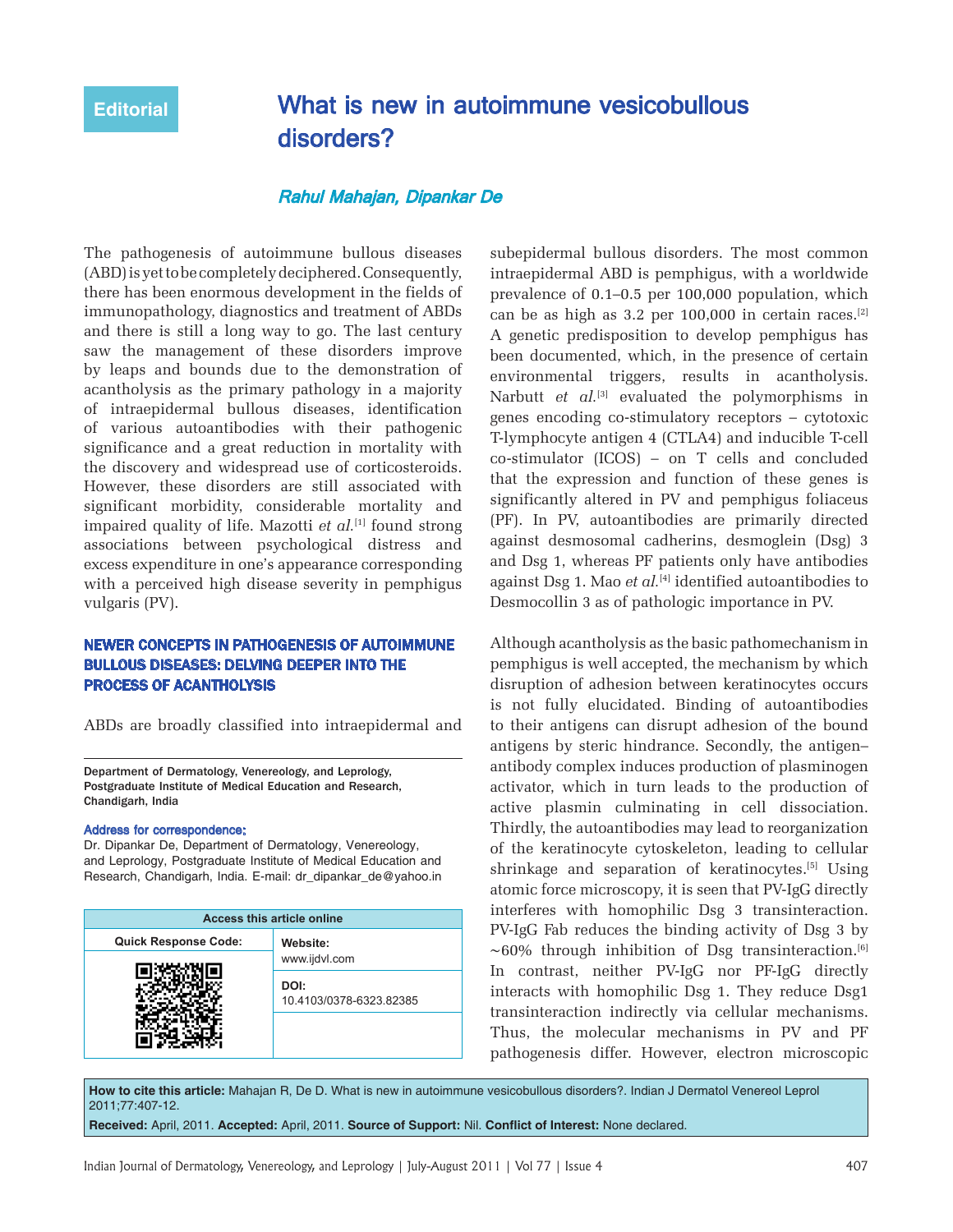findings reveal early widening of the intercellular space (ICS) and the absence of half desmosomes in acantholytic Nikolsky-positive skin, supporting the "basal cell shrinkage theory" and arguing against direct steric hindrance as a cause of acantholysis in pemphigus.[7] Few recent studies have also reported profound changes in actin organization to accompany acantholysis in PV.[8]

Approximately 85% of the pemphigus patients develop antibodies against keratinocyte acetylcholine receptors  $(AChR) - AChR α9$  and Pemphaxin.<sup>[9]</sup> PV-IgG binding to AChR  $\alpha$ 9 may block Ca++ influx involved in desmosome assembly and in protein kinase C (PKC) activation that induces changes in gene expression through protein phosphorylation. PV-IgG weakens intercellular adhesions between keratinocytes via inactivation of the cholinergic receptor-mediated physiologic control of cadherin (Dsg) expression and/ or function and causes acantholysis.

Although the autoantibodies have been shown to be pathogenic, the role of the cellular immune system is unclear. Toto *et al.*<sup>[10]</sup> found CD28-deficient mice (lacking a co-stimulatory signal for T-cell activation) to be five-fold more sensitive to the development of PV than wild-type mice when PV-IgG was passively transferred to them. Additionally, lower levels of IL-10 mRNA were found and passive transfer of patient's sera in IL-10−/− mice increased blisters compared with controls, which was reversed on administering rIL-10. One of the earliest pathogenic events in PV is the activation of protein kinases, including the protein kinase R (PKR) -like endoplasmic reticulum kinase (PERK). Decreased expression of PERK *in vivo* has been shown to reduce the effects of PV serum on the cell cycle and keratinocyte viability, two key events in PV pathophysiology.<sup>[11]</sup>

Bullous pemphigoid (BP) is a group of subepidermal bullous autoimmune diseases of the skin caused by autoantibodies against the epidermal basement membrane zone (BMZ). It is the most common autoimmune blistering disease in the Western world. Hemidesmosomal proteins are the targets of autoimmunity in many subepidermal blistering diseases. Autoantibodies against BP230 and BP180 are associated with BP as well as with pemphigoid gestationis (PG), lichen planus pemphigoides (LPP) and mucous membrane pemphigoid (MMP), whereas autoantibodies against the linear IgA

disease antigen (LAD-1), which is the soluble shed ectodomain of BP180, are found in linear IgA disease (LAD). Recently, plectin, involved in anchoring of intermediate filaments to the plasma membrane and nuclear membrane as well as the cross-linking of intermediate filaments and interlinking intermediate filaments with microtubules and microfilaments, has been shown to be a minor pemphigoid antigen with an immunodominant epitope located on the central rod domain.[12] In 1990, a new subepidermal blistering disease was described, distinct from previously known BP and epidermolysis bullosa acquisita (EBA), where the circulating autoantibodies did not react to any known autoantigen but to a 200-kDa molecule (p200) from dermal extracts.[13] Recently, the identity of p200 has been unmasked as laminin γ1, an extracellular matrix glycoprotein composed of several forms of laminin heterotrimers. Hence, it has been renamed as anti-laminin γ1 pemphigoid.<sup>[14]</sup>

## CLINICAL TYPES OF AUTOIMMUNE BULLOUS DISEASES: THE NEWLY DESCRIBED ONES

Traditionally, pemphigus has been classified as PV and its variant pemphigus vegetans; PF and its variant pemphigus erythematosus; drug-induced pemphigus; and the newer variants, namely pemphigus herpetiformis, paraneoplastic pemphigus (PNP) and the intraepidermal IgA pemphigus. Gharami *et al.*[15] reported a newer morphologic variant of PV, dyshidosiform PV, presenting as a pompholyxlike eruption on the soles. In 1996, a new entity by the name of paraneoplastic autoimmune multiorgan syndrome (PAMS) was described where, in addition to skin and upper digestive and respiratory tract mucosa, deposits of autoantibodies are present in the kidney, urinary bladder and smooth as well as striated muscle.[16] PNP is now considered as an epithelial variant of PAMS. Clinically, PAMS may present with pemphigus-like, pemphigoid-like, graft versus host disease-like, erythema multiforme-like or lichen planus-like eruptions and may be associated with leukemias and lymphomas, Castleman's disease, thymoma, retroperitoneal sarcoma and other malignancies.

The subepidermal disorders include BP, mucous membrane pemphigoid, LAD, EBA, bullous systemic lupus erythematosus, PG and dermatitis herpetiformis. Typical patients of the newly described anti-laminin γ1 pemphigoid are approximately 50–70 years old,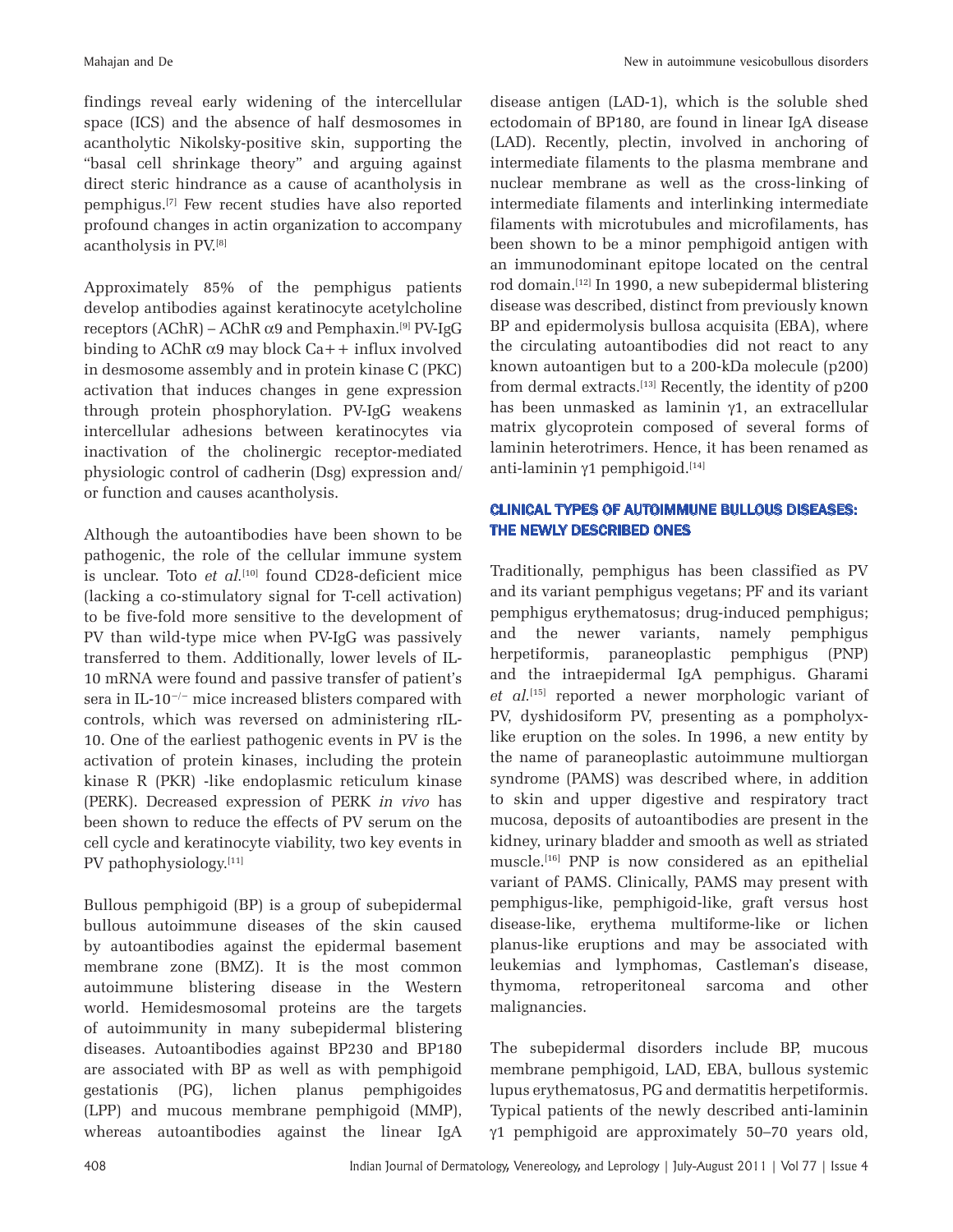often having pre-existing psoriasis.<sup>[14]</sup> The patients develop tense blisters and urticarial eruptions closely resembling BP. On indirect immunofluorescence microscopy on 1 mol/L NaCl-split skin, anti-laminin γ1 pemphigoid IgG reacts with the dermal side of the basement membrane, whereas BP IgG shows reactivity with its epidermal side. In addition, MMP IgG and EBA IgG show reactivity with the dermal side of the basement membrane in salt-split skin. However, MMP mainly affects the ocular and oral areas, and develops clearly demarcated bullae and blisters without surrounding urticarial eruptions. Typical EBA patients also develop non-inflamed mechanical bullae that heal with atrophic scarring. However, clinical presentation may be indistinguishable from antilaminin γ1 pemphigoid or BP in many cases. Abrams *et al.*[17] reported the first case of congenital EBA due to transplacental passage of autoantibodies, which was self-limiting in nature. Among the drug-induced ABDs, biologic response modifiers like adalimumab have been reported to cause both BP and PV.[18]

Another area of interest is the association between BP and neurological disorders. Bastuji-Garin *et al.*[19] identified the risk factors for developing BP as presence of neurological disorders, particularly dementia and Parkinson's disease, psychiatric disorders, bedridden condition and chronic use of several drugs. In a study by Taghipour *et al.,*[20] at least one neurologic diagnosis was present in42/91 (46%) BP patients compared with 16 controls (11%). Four major neurologic diagnoses were observed (cerebrovascular disease, dementia, Parkinson disease and epilepsy), with a highly statistically significant association for cerebrovascular disease and dementia.<sup>[20]</sup>

## DIAGNOSIS OF AUTOIMMUNE BULLOUS DISEASES: FROM IMMUNOFLOURESCENCE TO ENZYME-LINKED IMMUNOSORBENT ASSAY

Diagnosis of ABD is based on clinical grounds coupled with detection of tissue-bound and serum autoantibodies. Direct immunoflourescence (DIF) microscopy from perilesional skin remains the gold standard for diagnosing ABD. DIF on telogen hair root sheath has shown promising results in diagnosis and follow-up in cases of pemphigus.<sup>[21]</sup> Other methods include indirect immunoflourescence (IIF) and immunoblotting. Recently, several enzyme-linked immunosorbent assays (ELISAs) using extracts of bovine skin and recombinant portions of Dsg 3 and 1 expressed in *Escherichia coli* have been developed to detect circulating autoantibody levels and have been found to be superior to IIF microscopy due to less interpreter dependency and greater standardization.<sup>[22]</sup> Schmidt *et al.*<sup>[23]</sup> analyzed the efficacy of a novel ELISA system using ectodomains of Dsg 3 and 1 expressed in human cell lines (HEK293) as target antigens and found it to be sensitive and specific in both the diagnosis and monitoring of PV and PF. Similarly, Powell et al.<sup>[24]</sup> found the BP180 NC16a ELISA to be highly sensitive and specific in differentiating PG from polymorphous eruptions of pregnancy. It has been proposed that measurement of B-cell activating factor (BAFF) belonging to the tumor necrosis factor (TNF) family may be a useful marker to detect early activation of an autoimmune diathesis as it is thought to play a critical role in triggering activation of selfantigen–driven autoreactive B cells in BP.[25] C3d immunohistochemistry has been devised as a valuable tool for the diagnosis of BP and PV.[26] Mueller *et al.*[27] used Collagen (COL) VII-NC1 ELISA in the diagnosis of EBA and found it to be a powerful tool in diagnosing EBA with COL VII-specific IgG correlating with disease activity, and IgG reactivity was found to be associated with T-cell recognition of identical subdomains of COL VII-NC1. Commercially available ELISA assays are now used to detect autoantibodies against p-200 antigen.<sup>[28]</sup>

#### TREATMENT OF AUTOIMMUNE BULLOUS DISEASES: IMMUNOMODULATION RATHER THAN IMMUNOSUPPRESSION

Treatment of autoimmune blistering diseases is based on the use of systemic glucocorticosteroids, either orally in conventional daily dosage or in intravenous pulse form, usually in combination with additional immunosuppressants. A recent systematic review included 11 studies with a total of 404 participants. Although it found some interventions to be superior for certain outcomes, it was unable to conclude which treatments are superior overall.<sup>[29]</sup> Strowd *et al.*<sup>[30]</sup> proposed a therapeutic ladder for treating pemphigus, where they treated patients initially with a combination of oral prednisolone and mycophenolate mofetil. Cyclophosphamide, intravenous immunoglobulins (IVIg) or rituximab were used in cases of treatment failure. Fourteen of the 18 patients in this study were able to achieve complete disease control with a combination of prednisolone and mycophenolate mofetil, while another two required rituximab for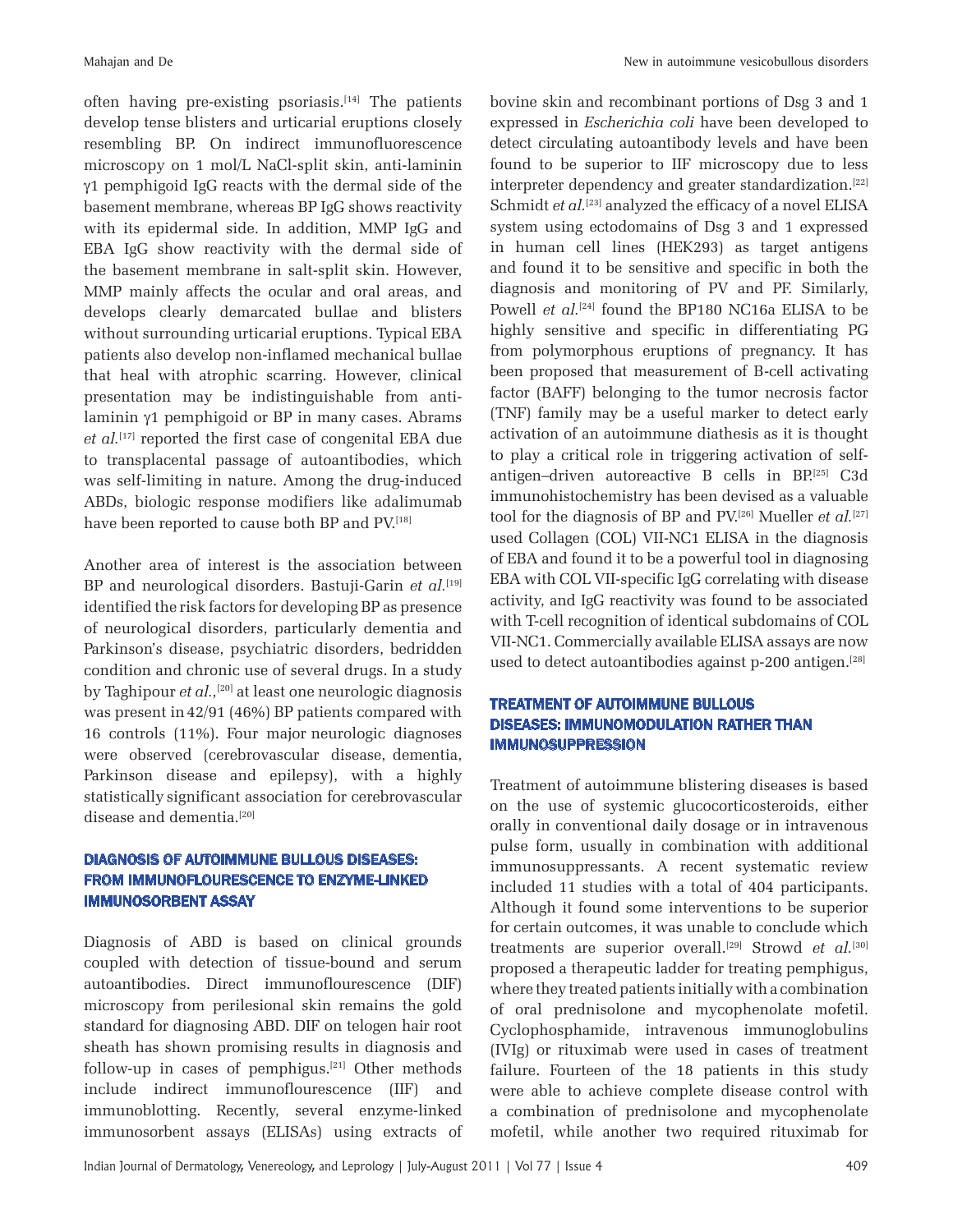disease control. The remaining two patients not responding to conventional therapy refused treatment with rituximab due to the high cost of therapy. Nearly 90% of the patients achieved complete clearance in an average of 4.5 months.

High-dose IVIg is a refreshing approach in treating recalcitrant pemphigus because it works by selectively and rapidly decreasing the circulating levels of pathogenic antibodies by more than half within 1–2 weeks of initiation of treatment. The decrease is selective because total concentrations of IgG increase rather than decrease.<sup>[31]</sup> Administered at a dose of 2 g/kg bodyweight over 3–5 days every 4 weeks, it results in clinical improvement within days of its initiation.[32] The effectiveness of IVIg improves with the concomitant administration of cyclophosphamide or azathioprine.<sup>[33]</sup> Ahmed and Dahl<sup>[34]</sup> recently published a consensus statement on its use in the treatment of autoimmune mucocutaneous blistering diseases. Another promising modality is rituximab, which is an anti-CD20 humanized monoclonal antibody, leading to transitory B-cell depletion and was originally developed for the treatment of non-Hodgkin's lymphoma. In ABD, it has been used at a dose of 375 mg/m2 weekly for 4 weeks.[35,36] In most patients, resistant lesions cleared within 1–4 months. Response was associated with reduction in serum antiepithelial antibodies. Patients on rituximab should be closely monitored for infectious complications and infusion-related symptoms. Rituximab may be a valuable treatment for refractory pemphigus but warrants further studies to evaluate the risk– benefit ratio of its use. Both IVIg and rituximab are expensive treatment options and should be applied to patients who are refractory to conventional treatment regimens or to those who have contraindications for the administration of steroids. Etanercept, a TNF- $\alpha$ antagonist, has also shown encouraging results in the treatment of pemphigus.<sup>[37]</sup> Iraji *et al.*<sup>[38]</sup> found pimecrolimus 1% cream to be an effective adjuvant to steroids and azathioprine in the treatment of PV. Busing *et al.*<sup>[39]</sup> found systemic tacrolimus to be effective in the treatment of recalcitrant PV in two patients. Daphentin, a novel antimalarial agent, has also shown promising initial results.<sup>[40]</sup> Successful treatment of severe refractory PV with allogenic hematopoietic stem cell transplantation following non-ablative conditioning regimen has been reported.[41]

Other novel approaches to the treatment of pemphigus that are currently under investigation include the intravenous administration of high-dose Dsg 3 peptides in order to induce high-dose tolerance and the selective blockage of the acantholytic activity of pemphigus antibodies with cholinergic agonists such as pyridostigmine bromide.<sup>[42]</sup> Because apoptosis sensitizes the cells to the acantholytic effects of PV-IgG, the blockade of the caspase pathway could prevent the blistering in pemphigus. Pacheco-Tovar *et al.*[43] studied the effects of caspase inhibitor Ac-DEVD-CMK in BALB/c mice where pemphigus had been induced experimentally and found the caspase inhibitor to block apoptosis and prevent blistering. It has also been studied that hyperadhesion of desmosomes makes them more resistant to acantholysis in experimental PV. Cirillo *et al.*[44] pharmacologically induced the hyperadhesive state with the PKC inhibitor Go6976 and found it to reduce both the acantholysis rate and the processing of cell adhesion molecules induced by PV serum. This offers a promising new frontier to counter the effect of autoantibodies in PV.

Newer modalities of therapy in bullous pemphigoid and epidermolysis bullosa acquisita include IVIg, rituximab and daclizumab.

#### **CONCLUSIONS**

The effective management of ABD requires knowledge of the pathophysiology of the disease process, accurate diagnosis, knowledge of the pharmacologic effects of the agents used and understanding of patient expectations. Although the use of corticosteroids and other immunosuppressive agents has decreased the mortality risk in pemphigus to less than 5%, their use is associated with significant long-term adverse events and prolonged morbidity. With the advent of newer therapies like rituximab and IVIg, it is hoped that both mortality and morbidity due to ABD will fall further along with an improvement in patient's quality of life. However, these are costly therapies and long-term studies are still awaited to observe their side-effect profile.

#### **REFERENCES**

- 1. Mazzotti E, Mozzetta A, Antinone V, Alfani S, Cianchini G, Abeni D. Psychological distress and investment in one's appearance in patients with pemphigus. J Eur Acad Dermatol Venereol 2011;25:285-9.
- 2. Ahmed AR, Yunis EJ, Kharti K, Waqner R, Notani G, Awdeh Z,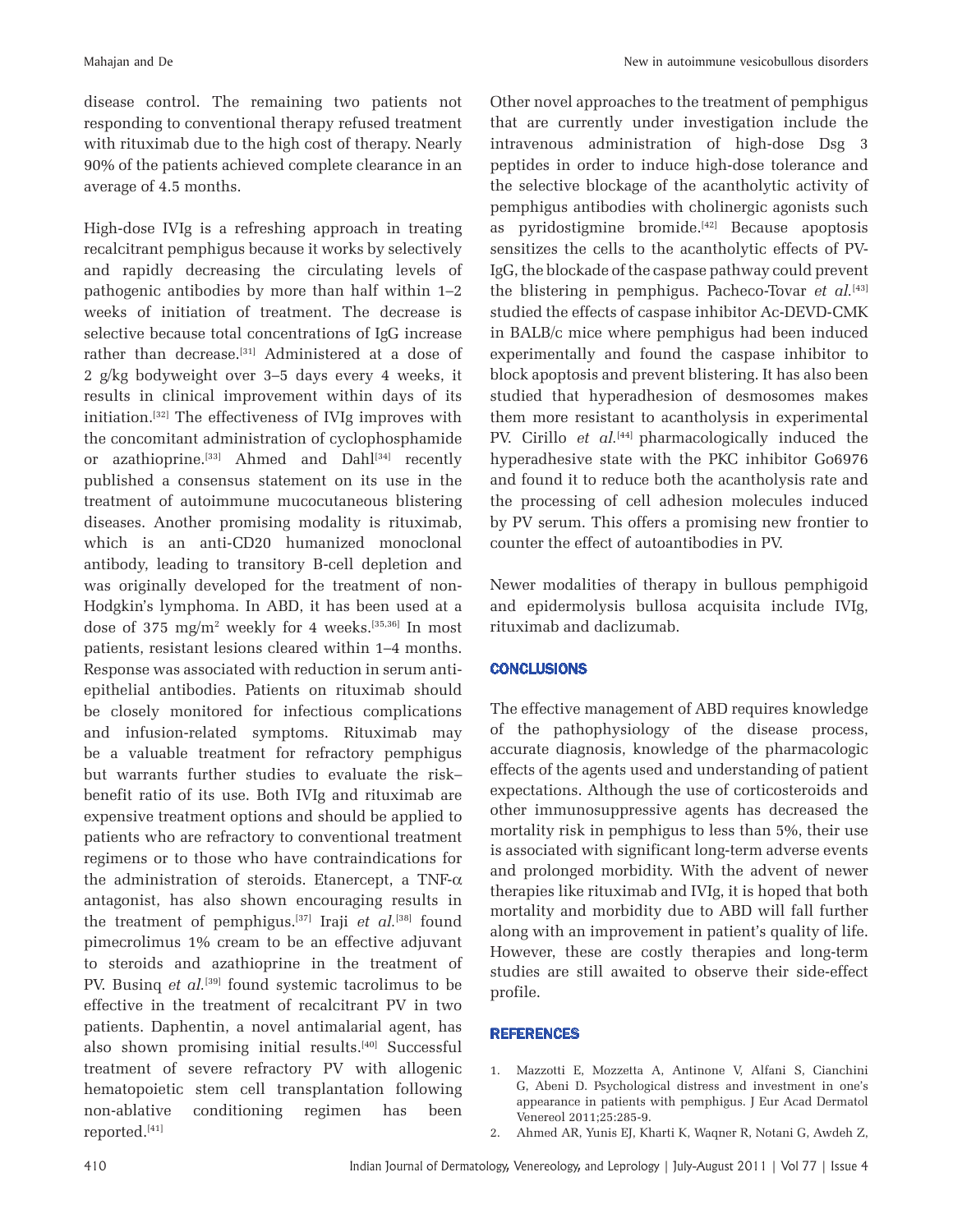*et al*. Major histocompatibility complex haplotype studies in Ashkenazi Jewish patients with pemphigus vulgaris. Proc Natl Acad Sci USA 1990;87:7658-62.

- 3. Narbutt J, Lesiak A, Klich I, Torzecka JD, Sysa-Jedrzejowska A, Młynarski W. ICOS gene polymorphism may be associated with pemphigus. J Cutan Med Surg 2010;14:291-7.
- 4. Mao X, Nagler AR, Farber SA, Choi EJ, Jackson LH, Leiferman KM, *et al*. Autoimmunity to desmocollin 3 in pemphigus vulgaris. Am J Pathol 2010;177:2724-30.
- 5. Ioannides D, Lazaridou E, Rigopoulos D. Pemphigus. J Eur Acad Dermatol Venereol 2008;22:1478-96.
- 6. HeupelWM, Zillikens D, Drenckhahn D, Waschke J. Pemphigus Vulgaris IgG directly inhibit desmoglein 3-mediated transinteraction. J Immunol 2008;181:1825-34.
- Bystryn JC, Grando S. The cause of acantholysis in pemphigus: Further support for the 'basal cell shrinkage' hypothesis. Br J Dermatol 2009;161:702.
- 8. Gliem M, Heupel WM, Spindler V, Harms GS, Waschke J. Actin reorganization contributes to loss of cell adhesion in pemphigus vulgaris. Am J Physiol Cell Physiol 2010;299:C606-13.
- 9. Vu TN, Lee TX, Ndoye A, Shultz LD, Pittelkow MR, Dahl MV, *et al.* The pathophysiological significance of non-desmoglein targets of pemphigus autoimmunity: Pemphigus vulgaris and foliaceus patients develop antibodies against keratinocyte cholinergic receptors. Arch Dermatol 1998;134:971-80.
- 10. Toto P, Feliciani C, Amerio P, Suzuki H, Wang B, Shivji GM, *et al*. Immune modulation in pemphigus vulgaris: Role of CD28 and IL-10. J Immunol 2000;164:522-9.
- 11. Lanza A, Lanza M, Santoro R, Soro V, Prime SS, Cirillo N. Deregulation of PERK in the autoimmune disease pemphigus vulgaris occurs via IgG-independent mechanisms. Br J Dermatol 2011;164:336-43.
- 12. Buijsrogge JJ, De Jong MC, Kloosterhuis GJ, Vermeer MH, Koster J, Sonnenberg A, *et al*. Antiplectin autoantibodies in subepidermal blistering diseases. Br J Dermatol 2009;161: 762-71.
- 13. Dilling A, Rose C, Hashimoto T, Zillikens D, Shimanovich I. Anti-p200 pemphigoid: A novel autoimmune subepidermal blistering disease. J Dermatol 2000;34:1-8.
- 14. Dainichi T, Koga H, Tsuji T, Ishii N, Ohyama B, Ueda A, *et al*. From anti-p200 pemphigoid to anti-laminin gamma1 pemphigoid. J Dermatol 2010;37:231-8.
- 15. Bekou V, Müller R, Goeppner D, Franke I, Hertl M, Gollnick H, *et al*. Pemphigus vulgaris of the pompholyx type. Eur J Dermatol 2010;20:516-7.
- 16. Billet SE, Grando SA, Pittelkow MR. Paraneoplastic autoimmune multiorgan syndrome: Review of the literature and support for a cytotoxic role in pathogenesis. Autoimmunity 2006;39: 617-30.
- 17. Abrams ML, Smidt A, Benjamin L, Chen M, Woodley D, Mancini AJ. Congenital epidermolysis bullosa acquisita: Vertical transfer of maternal autoantibody from mother to infant. Arch Dermatol 2011;147:337-41.
- 18. Boussemart L, Jacobelli S, Batteux F, Goulvestre C, Grange P, Carlotti A, *et al*. Autoimmune bullous skin diseases occurring under anti-tumor necrosis factor therapy: Two case reports. Dermatology 2010;221:201-5.
- 19. Bastuji-Garin S, Joly P, Lemordant P, Sparsa A, Bedane C, Delaporte E, *et al*. Risk factors for BP in the elderly: A prospective case–control study. J Invest Dermatol 2011;131:637-43.
- 20. Taghipour K, Chi CC, Vincent A, Groves RW, Venning V, Wojnarowska F. The association of BP with cerebrovascular disease and dementia- a case control study. Arch Dermatol 2010;146:1251-4.
- 21. Kumaresan M, Rai R, Sandhya V. Immunofluorescence of the outer root sheath: An aid to diagnosis in pemphigus. Clin Exp Dermatol 2011;36:298-301.
- 22. Ng PP, Thng ST, Mohamed K, Tan SH. Comparison of desmoglein ELISA and indirect immunofluorescence using two substrates (monkey oesophagus and normal human skin) in the diagnosis of pemphigus. Australas J Dermatol 2005;46:239-41.
- 23. Schmidt E, Dahnrich C, Rosemann A, Probst C, Komorowski L. Novel ELISA systems for antibodies to desmoglein 1 and 3: Correlation of disease activity with serum autoantibody levels in individual pemphigus patients. Exp Dermatol 2010;19: 458-63.
- 24. Powell AM, Sakuma-Oyama Y, Oyama N, Albert N, Bhogal B, Kaneko F, *et al*. Usefulness of BP180 NC16a enzyme-linked immunosorbent assay in the serodiagnosis of PG and in differentiating between PG and pruritic urticarial papules and plaques of pregnancy. Arch Dermatol 2005;141:705-10.
- 25. Asashima N, Fujimoto M, Watanabe R, Nakashima H, Yazawa N, Okochi H, *et al*. Serum levels of BAFF are increased in BP but not in pemphigus vulgaris. Br J Dermatol 2006;155:330-6.
- 26. Pfaltz K, Mertz K, Rose C, Scheidegger P, Pfaltz M, Kempf W, *et al*. C3d immunohistochemistry on formalin-fixed tissue is a valuable tool in the diagnosis of BP of the skin. J Cutan Pathol 2010;37:654-8.
- 27. Müller R, Dahler C, Möbs C, Wenzel E, Eming R, Messer G, *et al*. T and B cells target identical regions of the noncollagenous domain 1 of type VII collagen in EBA. Clin Immunol 2010;1351:99-107.
- 28. Groth S, Recke A, Vafia K, Ludwig RJ, Hashimoto T, Zillikens D, *et al*. Development of a simple enzyme-linked immunosorbent assay for the detection of autoantibodies in anti-p200 pemphigoid. Br J Dermatol 2011;164:76-82.
- 29. Martin LK, Werth VP, Villaneuva EV, Murrell DF. A systematic review of randomized controlled trials for pemphigus vulgaris and pemphigus foliaceus. J Am Acad Dermatol 2011;64:903-8
- 30. Strowd LC, Taylor SL, Jorizzo JL, Namazi MR. Therapeutic ladder for pemphigus vulgaris: Emphasis on achieving complete remission. J Am Acad Dermatol 2011;64:490-4.
- 31. Bystryn JC, Jiao D, Natow S. Treatment of pemphigus with IVIg. J Am Acad Dermatol 2002;47:358-63.
- 32. Engineer L, Bohl KC, Ahmed AR. Analysis of current data on the use of intravenous immunoglobulins in the management of pemphigus vulgaris. J Am Acad Dermatol 2000;43:1049-57.
- 33. Bystryn JC, Rudolph JL. IVIg treatment of pemphigus: How it works and how to use it. J Invest Dermatol 2005;125(6):1093-8.
- 34. Ahmed AR, Dahl MV. Consensus statement on the use of intravenous immunoglobulin therapy in the treatment of autoimmune mucocutaneous blistering diseases. Arch Dermatol 2003;139:1051-9.
- 35. Dupuy A, Viquier M, Bedane C, Cordoliani F, Blaise S, Aucouturier F, *et al*. Treatment of refractory pemphigus vulgaris with rituximab (anti-CD20 monoclonal antibody). Arch Dermatol 2004;140:91-6.
- 36. Espana A, Fernandez-Galar M, Lloret P, Sanchez-Ibarrola A, Pnizo C. Long-term complete remission of severe pemphigus vulgaris with monoclonal anti-CD20 antibody therapy and immunophenotype correlations. J Am Acad Dermatol 2004;50:974-6.
- 37. Shetty A, Marcum CB, Glass LF, Carter JD. Successful treatment of pemphigus vulgaris with etanercept in four patients. J Drugs Dermatol 2009;8:940-3.
- 38. Iraji F, Asilian A, Siadat AH. Pimecrolimus 1% cream in the treatment of cutaneous lesions of pemphigus vulgaris: A double-blind, placebo-controlled clinical trial. J Drugs Dermatol 2010;9:684-6.
- 39. Büsing V, Kern JS, Bruckner-Tuderman L, Hofmann SC. Recalcitrant pemphigus vulgaris responding to systemic tacrolimus. Dermatology 2010;221:122-6.
- 40. Feily A, Reza Fallahi H. Potential utility of daphnetin as a novel